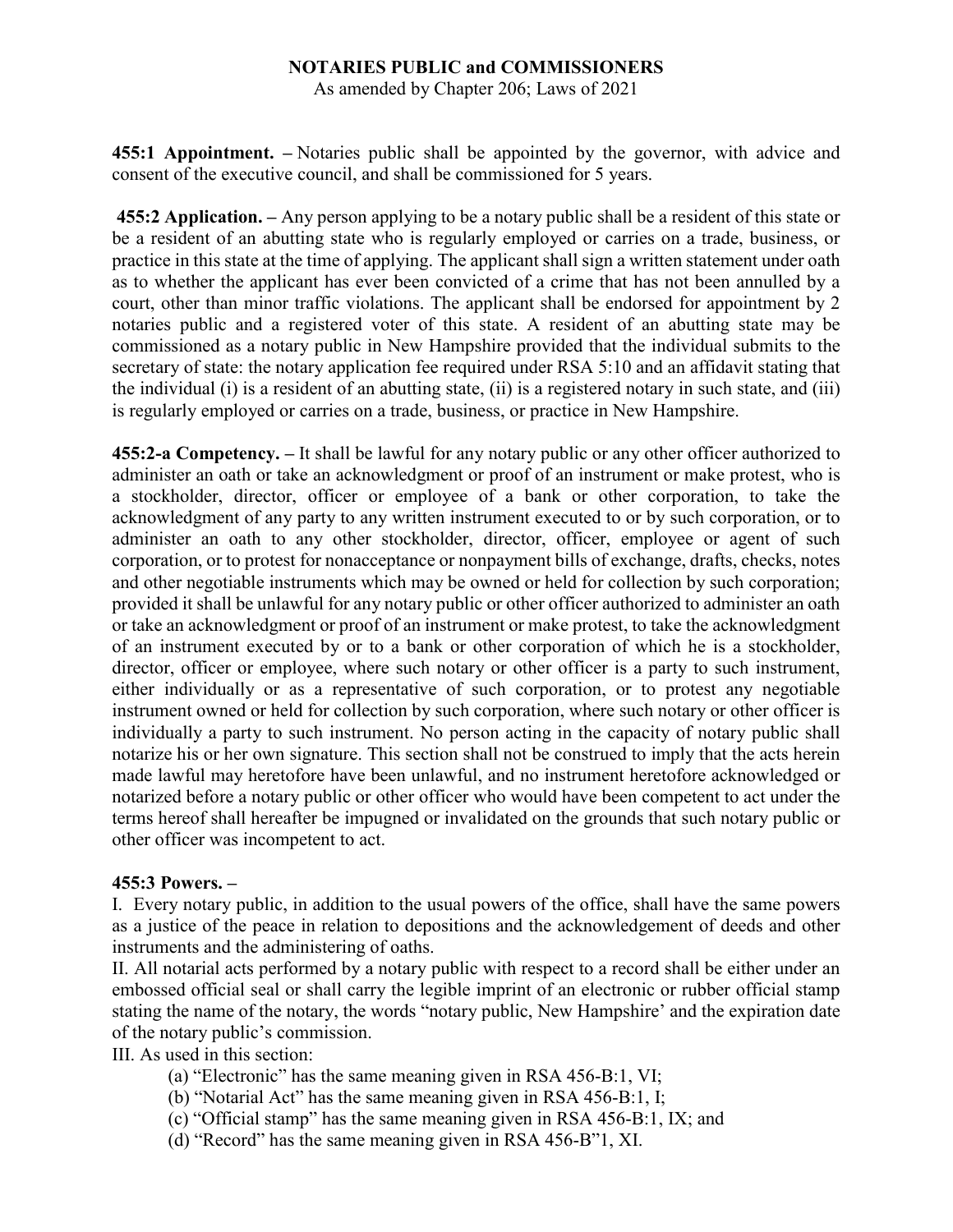**455:4 Protest as Evidence. –** The protest of a bill of exchange, note, or order, duly certified by a notary public, shall be evidence of the facts stated in the protest and of the notice given to the drawer or endorsers.

# **455:5 to 455:10 Repealed by 2005, 118:13, I, eff. Jan. 1, 2006. –**

**455:11 Notarial Fees. –**Notaries public shall be entitled to a fee of up to \$10 for each oath, witness, service, or certification with the following exceptions:

I. For services related to the taking of depositions, the notary public shall be entitled to the same fees as justices are entitled to receive pursuant to RSA 517:19.

II. No fees shall be allowed for administering and certifying oaths of office of town officers.

III. For performing notarial acts for a remotely located individual under RSA 456-B:6-a, a notary public shall be entitled to a fee of \$25 per act.

**455:12 Appointment. –** The governor, with advice and consent of the executive council, may appoint, in each state, district, and territory of the United States, and in each foreign country to which the United States sends a representative, a commissioner or commissioners of deeds, to continue in office 5 years.

**455:13 Oath. –** Before any commissioner of deeds shall perform any duty of his or her office, he or she shall take and subscribe an oath, before a judge of some court of record, that he or she will well and faithfully perform all the duties of the office, which oath shall be filed by him or her in the office of the secretary of state within 3 months after taking the same.

**55:14 Powers. –** Such commissioner of deeds may, both within and without this state, administer oaths, take depositions and affidavits to be used in this state and notify parties of the time and place thereof, and take the acknowledgment of deeds or instruments to be used or recorded in this state, in the same manner and with the same effect as a justice of the peace of this state may do within the state.

**455:15 For Other States; By Court Appointment. –** Any commissioner for any other state who is authorized to take depositions, administer oaths and affirmations and take the acknowledgment of deeds within this state, to be used in such other state, and any commissioner appointed by the supreme or superior court or any justice thereof, shall have the power to administer oaths and affirmations, to issue writs of summons to a witness, to proceed against such witness upon his neglect to appear and give his deposition, and in all proceedings under his commission, that is vested in justices of the peace in like cases.

# **455:16 Misconduct, Penalties. –**

I. A person shall be subject to a civil penalty not to exceed \$1,000 if such person:

(a) When applying for a commission as a notary public, negligently or recklessly makes a material false representation on the application form;

(b) Holding a commission as a notary public or justice of the peace, negligently or recklessly makes a notarial act that is false;

(c) Holding a commission as a notary public or justice of the peace, negligently or recklessly makes a notarial act for a person not personally known by the notary without first requiring the person to establish his or her identity; or

(d) Holding a commission as a notary public or justice of the peace, negligently or recklessly makes a notarial act purporting to have witnessed the maker's signing of the document or purporting to have received the oath or affirmation of the person, when the notary did not actually witness the maker's signing of the document or did not actually receive the oath or affirmation of the person. II. A person shall be guilty of a class A misdemeanor: